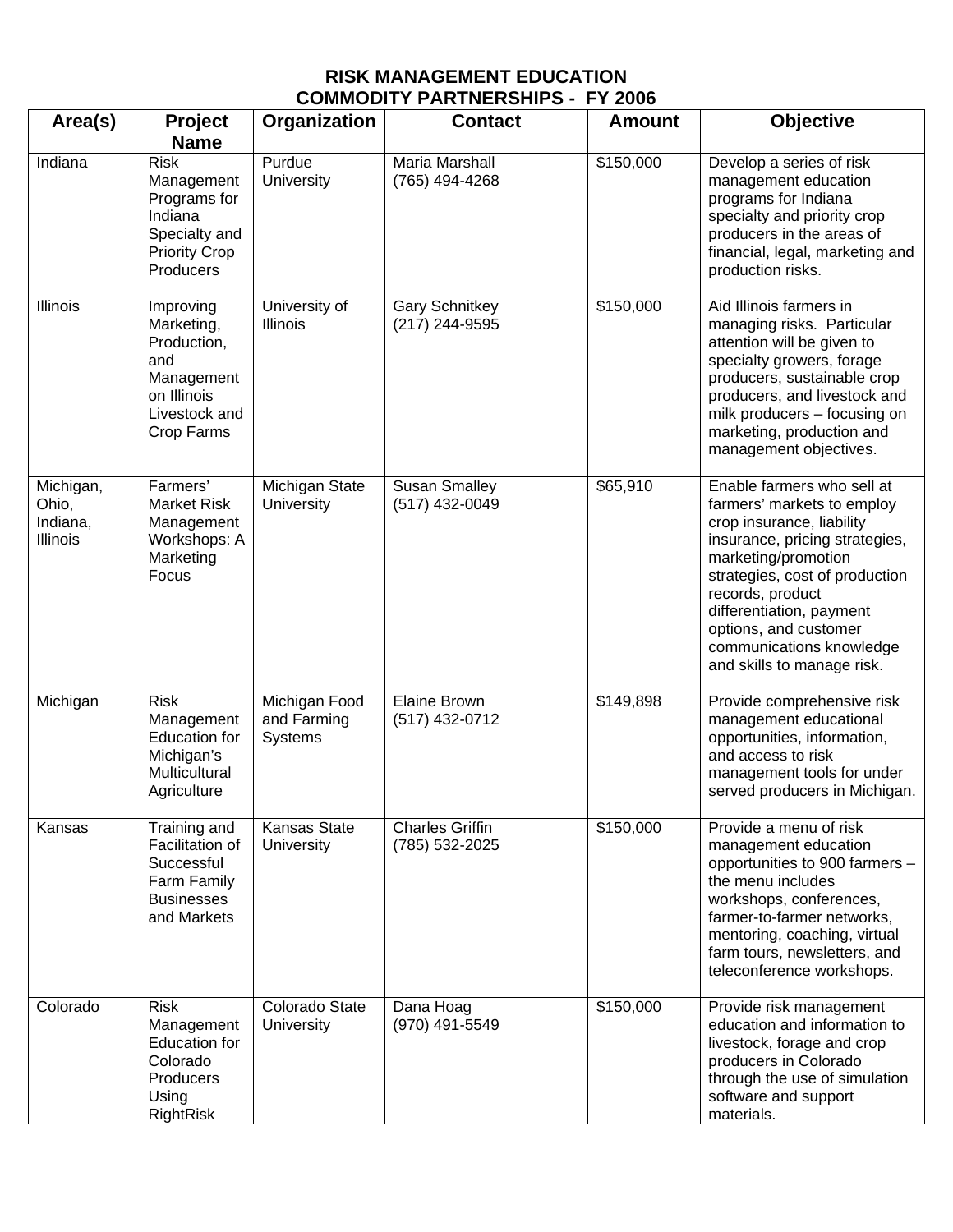| Kansas,<br>Missouri,<br>Nebraska,<br>Colorado                                              | Winning the<br>Game-<br>Grains and<br>Livestock                                                                                    | Country<br>Hedging, Inc.                              | Keith Banta<br>800 961-1133                     | \$149,840    | Through four different types<br>of workshops, provide<br>producers with the risk<br>management tools that will<br>help them in managing the<br>risk of buying and selling<br>grain and livestock.                                                                                                                                                  |
|--------------------------------------------------------------------------------------------|------------------------------------------------------------------------------------------------------------------------------------|-------------------------------------------------------|-------------------------------------------------|--------------|----------------------------------------------------------------------------------------------------------------------------------------------------------------------------------------------------------------------------------------------------------------------------------------------------------------------------------------------------|
| Kansas                                                                                     | <b>Cattle Risk</b><br>Management<br>in Kansas for<br>Today's and<br>Tomorrow's<br>Producers                                        | Kansas State<br>University                            | James Mintert<br>(785) 532-1518                 | \$147,349    | Teach substantial numbers of<br>Kansas livestock producers<br>about the structure,<br>availability, and appropriate<br>use of Federal risk<br>management programs.                                                                                                                                                                                 |
| Central<br>Washington<br>(Yakima,<br>Benton,<br>Chelan,<br>Okanogan,<br>Adams<br>Counties) | Cultivating<br>Future<br>Farmers of<br>America-<br>Mexican<br>Immigrants                                                           | Rural<br>Community<br>Development<br><b>Resources</b> | Eric Alegria<br>(509) 453-3157                  | \$46,098     | <b>Empower small Latino</b><br>farmers through risk<br>management education and<br>awareness to ensure<br>sustainable farms.                                                                                                                                                                                                                       |
| Washington,<br>Oregon,<br>Idaho, Alaska                                                    | On-Farm<br>Variety Trials:<br>Guidelines<br>and Field<br>Trainings for<br>Organic<br>Vegetable,<br>Herb and<br>Flower<br>Producers | Organic Seed<br>Alliance                              | <b>Matthew Dillon</b><br>(360) 385-7192         | \$115,059.35 | Provide organic, specialty,<br>and alternative growers with<br>on-farm variety trialing skills<br>through published guidelines<br>and in-field trainings which<br>will assist in reducing<br>producer's risks of crop loss,<br>increase crop agronomic<br>success and marketability<br>and facilitate compliance with<br>the USDA NOP regulations. |
| Idaho                                                                                      | <b>Risk</b><br>Management<br><b>Education for</b><br>Potato<br>Growers-<br>Potato<br>Tuberworm<br>and Potato<br>Cyst<br>Nematode   | Potato Growers<br>of Idaho, Inc.                      | Keith Esplin and<br>Daiko Abe<br>(208) 785-1110 | \$83,687.21  | Effectively inform growers of<br>the financial, market,<br>production, trade and<br>regulatory risks associated<br>with the devastating pests,<br>the Potato Tuberworm and<br>Potato Cyst Nematode, which<br>have the potential to destroy<br>potato yields at a catastrophic<br>rate.                                                             |
| Oregon,<br>Washington                                                                      | Enabling<br>Lower Risk<br>Pest<br>Management<br>Practices<br>through Using<br>Localized<br>Weather and<br>Climate<br>Information   | Oregon State<br>University                            | Mary Staben<br>(541) 737-2683                   | \$64,000     | Provide programs that enable<br>farmers to effectively manage<br>site-specific insect, disease,<br>and week risks in their crops,<br>and reduce environmental<br>risks, particularly those that<br>affect surface water quality.                                                                                                                   |
| Kentucky<br><b>Tennessee</b>                                                               | <b>Risk</b><br>Management<br>Education<br>Project for<br>Small<br>Pastured,<br>Range<br>Poultry<br>Producers                       | <b>Kentucky State</b><br>University                   | Marion Simon, (502) 597-<br>6437                | \$96,998     | Provide demonstrations and<br>tests on pastured poultry<br>systems, develop Enterprise<br>Budgets and economic data<br>on pastured poultry for<br>producers in Kentucky and<br>Tennessee.                                                                                                                                                          |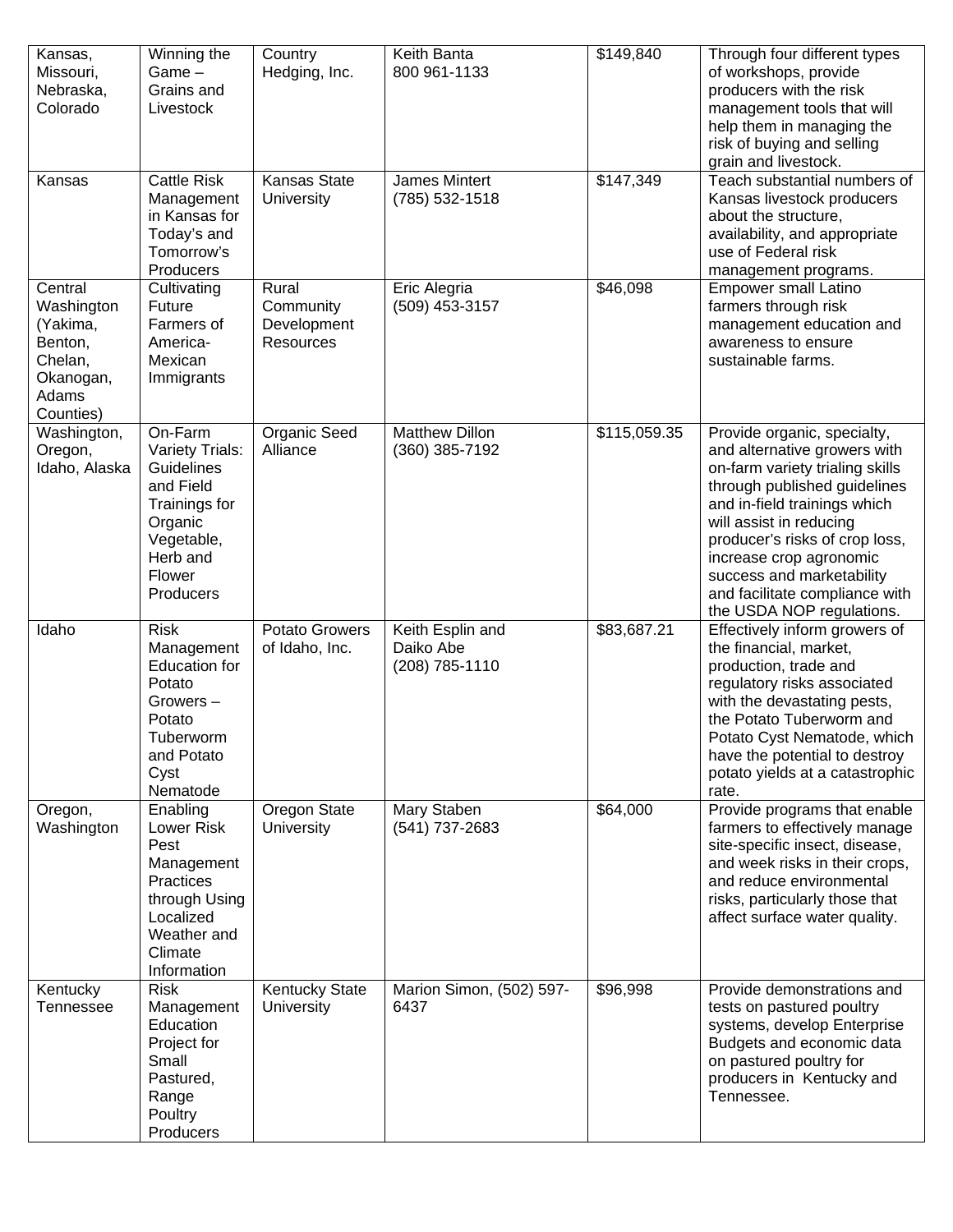| Arkansas,<br>Kentucky,<br>Louisiana,<br>Mississippi,<br>and<br>Tennessee | <b>Teaching Risk</b><br>Management<br>Skills to<br>Greenhouse<br><b>Specialty Crop</b><br>Producers                                          | Mississippi<br><b>State University</b>                         | Richard Snyder, (601)<br>892-3731                             | \$130,667 | Provide small, rural<br>greenhouse specialty crop<br>growers education and<br>technical information to be<br>better informed of risk<br>management solutions.                                                                                                       |
|--------------------------------------------------------------------------|----------------------------------------------------------------------------------------------------------------------------------------------|----------------------------------------------------------------|---------------------------------------------------------------|-----------|---------------------------------------------------------------------------------------------------------------------------------------------------------------------------------------------------------------------------------------------------------------------|
| Arkansas,<br>Kentucky,<br>Louisiana,<br>Mississippi<br>and<br>Tennessee  | <b>Practical Risk</b><br>Reduction<br>Tools and<br>Training for<br>Southern<br>Producers                                                     | Southern<br>Sustainable<br>Agriculture<br><b>Working Group</b> | Jean Mills<br>(205) 333-8504                                  | \$142,088 | Conduct a multi-faceted, risk<br>reduction training project to<br>benefit producers of priority<br>commodities in the RMA<br>Jackson, MS region.                                                                                                                    |
| Mississippi                                                              | Addressing<br><b>Risk</b><br>Management<br>Education<br>Priorities for<br>Mississippi's<br>Independent<br>Livestock<br>Producers             | Mississippi<br><b>State University</b>                         | John Anderson,<br>(662) 325-1788                              | \$54,126  | Develop risk management<br>information and decision tools<br>to assist independent<br>livestock producers in the<br>catfish, dairy, and beef<br>industries in Mississippi.                                                                                          |
| California                                                               | Producer<br>Education on<br>Identifying<br>and<br>Managing<br><b>Market Risks</b>                                                            | Regents of the<br>University of<br>California                  | Louise Ferguson,<br>(559) 646-6541                            | \$149,547 | Conduct training to give<br>independent specialty crop<br>producers risk management<br>tools to survive increasingly<br>turbulent markets and to<br>anticipate and manage<br>market risks.                                                                          |
| Southwestern<br><b>States</b><br>and Hawaii                              | Livestock,<br>Nursery, and<br><b>Specialty Crop</b><br><b>Risk</b><br>Management<br><b>Education for</b><br>the South-<br>west and<br>Hawaii | Arizona Board<br>of Regents,<br>University of<br>Arizona       | Russell Tronstad,<br>(520) 621-2425                           | \$150,000 | Provide Risk Management<br>Education programs to<br>livestock, nursery, and<br>specialty crop producers<br>using hands-on computer<br>workshops for smaller<br>audiences and discussion<br>panels for larger groups.                                                |
| Nevada                                                                   | <b>Risk</b><br>Management<br><b>Education for</b><br>Sustainable<br>Agriculture in<br>Nevada                                                 | Board of<br>Regents,<br>University of<br>Nevada, Reno          | Kynda Curtis,<br>(775) 784-1682                               | \$149,954 | Develop and deliver risk<br>management education<br>programs in the areas of<br>financial, production, and<br>market risk to livestock,<br>forage, and specialty crop<br>producers in Nevada.                                                                       |
| Arizona,<br>California,<br>and Hawaii                                    | Fruit And<br>Vegetable<br><b>Risk</b><br>Management<br>Education:<br>The PACA                                                                | Western<br>Growers<br>Association                              | Susan Pheasant,<br>(509) 884-1494                             | \$149,725 | Provide fresh fruit and<br>vegetable producers in<br>Arizona, California, and<br>Hawaii educational seminars<br>addressing the Perishable<br><b>Agricultural Commodities Act</b><br>(PACA) and risk management<br>tools for managing credit and<br>minimizing debt. |
| Georgia                                                                  | Southeast<br>Horticulture<br>Risk Manage-<br>ment Educa-<br>tion Project                                                                     | Georgia Green<br>Industry<br>Association, Inc.                 | <b>Sherry Loudermilk</b><br>(706) 632-0100<br>sherry@ggia.org | \$150,000 | Teach participating producers<br>about basic risk management<br>skills including the benefits of<br>crop insurance, marketing<br>strategies, financial planning<br>for new producers, and<br>market share. Also, new                                                |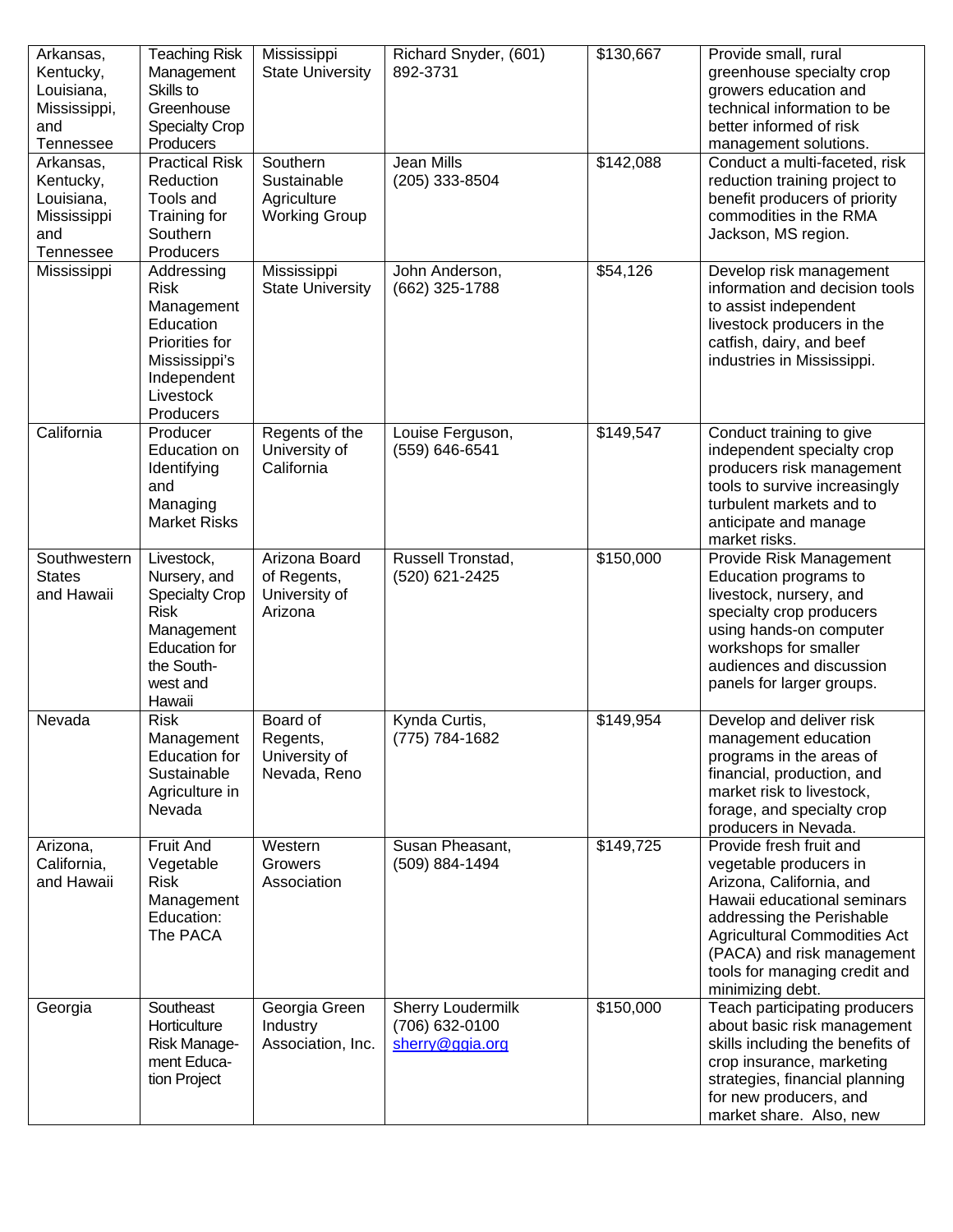| Alabama           | Risk Man-<br>agement<br><b>Education for</b><br>Farm Forestry,<br>Minority<br>Landowners<br>and Under-<br>served<br>Agricultural | Alabama A&M<br>University                                             | Dr. Duncan M. Chembezi<br>(256) 372-4970<br>duncan.chembezi@email.<br>aamuedu | \$150,000 | products to enhance<br>production capacity will be<br>introduced along with an<br>introductory Spanish class to<br>help producers enhance<br>productivity on the farm.<br>Develop educational training<br>modules and conduct a series<br>of workshops, across AL to<br>educate minority land owners,<br>farm forestry and nursery cop<br>producers in crop insurance,<br>risks and risk management<br>tools                                                     |
|-------------------|----------------------------------------------------------------------------------------------------------------------------------|-----------------------------------------------------------------------|-------------------------------------------------------------------------------|-----------|------------------------------------------------------------------------------------------------------------------------------------------------------------------------------------------------------------------------------------------------------------------------------------------------------------------------------------------------------------------------------------------------------------------------------------------------------------------|
|                   | Producers in<br>Alabama                                                                                                          |                                                                       |                                                                               |           |                                                                                                                                                                                                                                                                                                                                                                                                                                                                  |
| Georgia           | Southeast<br>Fruit,<br>Vegetable<br>& Pecan<br><b>Risk</b><br>Management<br>Education                                            | GA Fruit &<br>Vegetable<br>Growers<br>Association                     | Charles T. Hall, Jr.<br>(877) 994-3842<br>chall@asginfo.net                   | \$149,709 | Plan, organize and deliver<br>risk management education<br>and information to help fruit,<br>vegetable and nut growers in<br>AL, GA, and SC make the<br>proper risk management<br>decisions to improve their<br>operations and profitability.                                                                                                                                                                                                                    |
| Georgia           | <b>GYFA</b><br>Educational<br>Project                                                                                            | GA Young<br>Farmers<br>Association                                    | Glen A. Arnold<br>(478) 934-1244<br>glen@learntohedge.com                     | \$58,820  | Conduct 60 risk management<br>training sessions for farmers<br>and ranchers throughout the<br>states of GA and AL., that are<br>designed to provide agri-<br>cultural producers information<br>on risk management tools<br>used in agricultural production<br>such as forward contracts,<br>marketing cooperatives, use<br>of commodity options, input<br>hedging of fertilizer and fuel,<br>crop insurance and emerging<br>tools such as internet<br>marketing. |
| Vermont           | Vermont's<br>Dairy<br>Industry's<br>Revitalization                                                                               | University of<br>Vermont &<br><b>State</b><br>Agricultural<br>College | Dr. Robert Parsons<br>(802) 656-2109<br>bob.parsons@uvm.edu                   | \$149,651 | Revitalize Vermont's declining<br>dairy farm industry by<br>partnering with others to<br>provide assistance to<br>conventional dairy farms<br>transitioning to organic dairy<br>farms; training farmers on use<br>of production records;<br>working with the Governor's<br>Dairy Task Force to make the<br>industry more vibrant.                                                                                                                                |
| North<br>Carolina | RME for<br>Specialty<br>Crops                                                                                                    | North Carolina<br>Association of<br>Nurserymen                        | <b>Beverly Gelvin</b><br>(919) 816-9117<br>bgelvin@ncan.com                   | \$150,000 | Provide risk management<br>training to over 4,300 NC, VA,<br>MD and NJ specialty crop<br>producers, including pro-<br>ducers who work with orna-<br>mental nursery, turf grass<br>sod, herb producers, mus-<br>cadine grape producers and<br>commercial flower growers.                                                                                                                                                                                          |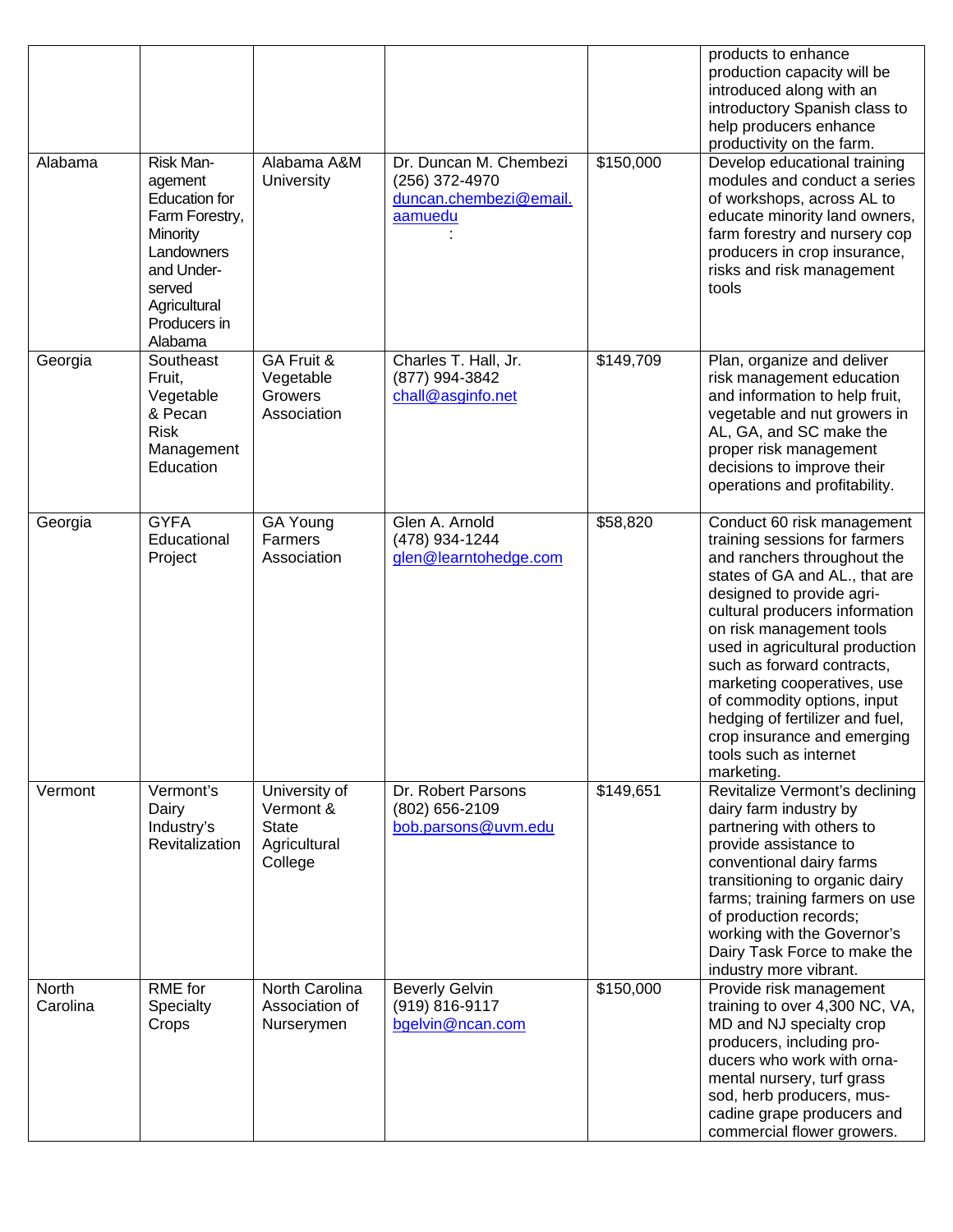| Virginia                                                       | <b>Risk</b><br>Management<br><b>Education for</b><br>Virginia<br>Agricultural<br>Producers                               | Virgina<br>Department of<br>Agriculture and<br>Consumer<br><b>Services</b> | <b>Gail Moody Milteer</b><br>(757) 569-1100<br>gail.moodymilteer@vdacs.<br>virginia.gov | \$150,000 | Offer more than 60 risk man-<br>agement education work-<br>shops, demos, and meetings<br>that will target fruit & vege-table<br>growers, direct mar-keters,<br>farmer's market groups,<br>Christmas tree growers,<br>livestock producers and those<br>interested in organic grain/<br>equine feeds. Promote AGR-<br>Lite awareness at all meetings.                                                        |
|----------------------------------------------------------------|--------------------------------------------------------------------------------------------------------------------------|----------------------------------------------------------------------------|-----------------------------------------------------------------------------------------|-----------|------------------------------------------------------------------------------------------------------------------------------------------------------------------------------------------------------------------------------------------------------------------------------------------------------------------------------------------------------------------------------------------------------------|
| Covering the<br>entire<br>Raleigh<br>Region                    | Managing<br>Farm Energy<br><b>Risks</b>                                                                                  | National Center<br>for Appropriate<br>Technology                           | <b>Mike Morris</b><br>(530) 792-7338<br>mikem@ncat.org                                  | \$149,917 | Explore energy alternative for<br>agricultural producers while<br>promoting some management<br>strategies for coping with high<br>and unpredictable energy<br>costs, supply disruptions and<br>other energy related risks.                                                                                                                                                                                 |
| Montana,<br>North<br>Dakota,<br>South Dakota<br>and Wyoming    | Cost Control:<br><b>Risk</b><br>Management<br>Planning<br>Strategies for<br>Northern<br>Plains<br>Livestock<br>Producers | <b>National Crop</b><br>Insurance<br>Services, Inc.<br>(NCIS)              | Dr. Laurence Crane<br>(913) 685-2767<br>laurencec@ag-risk.org                           | \$150,000 | Assist livestock and forage<br>producers in the Northern<br>Plains in responding to<br>unexpected and increasing<br>production costs with special<br>emphasis on energy, labor,<br>land resource, breeding<br>stock, and family living<br>expenses. The project will<br>consist of workshops and<br>individualized counseling.                                                                             |
| South Dakota                                                   | <b>Risk</b><br>Management<br><b>Education for</b><br>South Dakota<br>Producers                                           | South Dakota<br><b>Corn Growers</b><br>Association                         | <b>Teddi Mueller</b><br>(605) 334-0100<br>teddim@sdcorn.org                             | \$139,580 | Focus on providing risk<br>management education, farm<br>financial planning workshops,<br>Farm Bill information and<br>planter calibrator education.<br>They will conduct 10<br>seminars, 3 farm business<br>planning workshops, 2007<br>Farm Bill Update, 4 planter<br>clinics and workshop in<br>conjunction with the SDCG<br>Annual meeting.                                                            |
| Wyoming                                                        | <b>Risk</b><br>Management<br><b>Education for</b><br>Agricultural<br>Producers in<br>Wyoming                             | University of<br>Wyoming, Office<br>of Research                            | John P. Hewlett<br>(307) 766-2166<br>hewlett@uwyo.edu                                   | \$150,000 | Develop and deliver risk<br>management education<br>through onsite programs,<br>media-based education, as<br>well as print and electronic<br>media to explain and facilitate<br>the effective use of crop<br>insurance and risk<br>management tools. The<br>project specifically targets<br>livestock producers, farmers<br>who produce forage for<br>livestock consumption and<br>specialty crop growers. |
| North<br>Dakota,<br>South<br>Dakota,<br>Montana and<br>Wyoming | <b>National Bison</b><br>Association<br><b>Risk</b><br>Management<br>Training<br>Series                                  | <b>National Bison</b><br>Association<br>(NBA)                              | Jim Michael Matheson<br>(303) 292-2833<br>jim@bisoncentral.com                          | \$34,983  | Provide interactive training<br>series on bison risk<br>management. It will consist<br>of 7 workshops and "how to"<br>manual and text books.                                                                                                                                                                                                                                                               |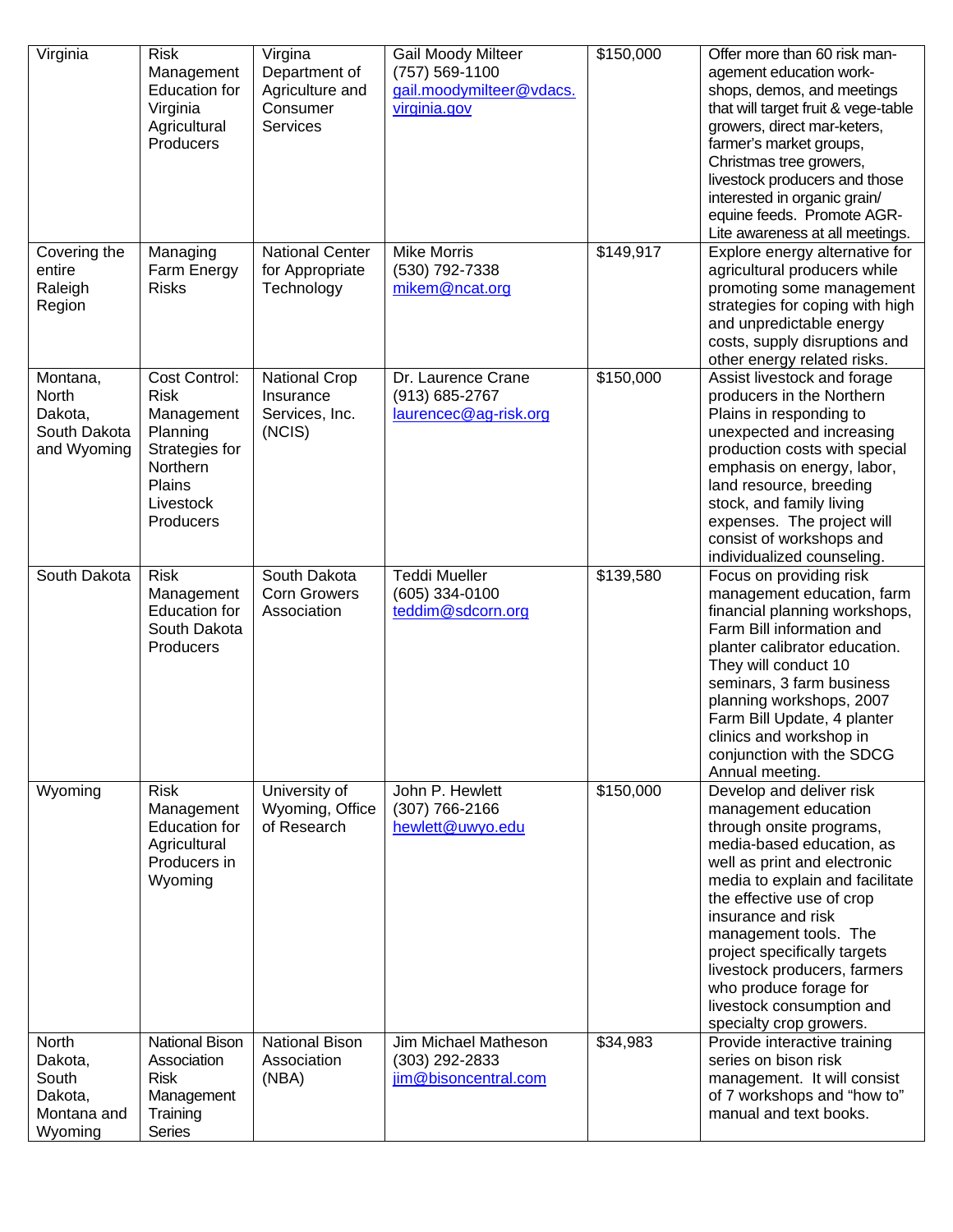| lowa,<br>Minnesota<br>and<br>Wisconsin                                 | <b>Risk</b><br>Management<br>Tools for the<br>Grape and<br>Wine Industry<br>in IA, MN and<br>WI                                                   | Iowa State<br>University                                                                  | Mary Holz-Clause<br>(515) 294-0648<br>mclause@iastate.edu      | \$149,163 | Provide emerging Specialty<br>Crop grape producers and<br>wineries with information and<br>training that will encourage<br>sound business growth,<br>improve decision making and<br>marketing opportunities and<br>minimize risk. The project<br>includes the creation of a<br><b>Global Information System</b><br>(GIS) based data system, and<br>12 workshops. |
|------------------------------------------------------------------------|---------------------------------------------------------------------------------------------------------------------------------------------------|-------------------------------------------------------------------------------------------|----------------------------------------------------------------|-----------|------------------------------------------------------------------------------------------------------------------------------------------------------------------------------------------------------------------------------------------------------------------------------------------------------------------------------------------------------------------|
| Iowa                                                                   | Meeting the<br><b>Risk</b><br>Management<br>Needs of<br>Amish and<br>Mennonite<br>Transitioning<br>to<br>Horticultural<br>Crops in Iowa           | Iowa State<br>University                                                                  | Dr. Mark Gleason<br>(515) 294-0579<br>mgleason@iastate.edu     | \$80,862  | Provide 350 Amish and<br>Mennonite farmers in Iowa<br>with risk management training<br>as they transition to growing<br>vegetable, small fruit, and<br>floriculture crops. A series of<br>9 field days, 12 workshops, 6<br>troubleshooting clinics will be<br>conducted.                                                                                         |
| Minnesota,<br>lowa,<br>Wisconsin<br>and the<br>Upper<br><b>Midwest</b> | Providing<br>Sound In-<br>tegrated Risk<br>Management<br>Tools & Edu-<br>cation for<br><b>Upper Midwest</b><br><b>Specialty Crop</b><br>Producers | Minnesota Fruit<br>& Vegetable<br>Growers<br>Association                                  | Marilyn Nysetvold Johnson<br>(763) 434-0400<br>mfvga@msn.com   | \$149,511 | Includes an integrated set of<br>educational conferences and<br>workshops for existing<br>producers, beginning<br>growers, producers planning<br>to transfer the farm to the<br>next generation, farmers'<br>market vendors and<br>managers.                                                                                                                     |
| Minnesota,<br>Wisconsin<br>and lowa                                    | Strengthening<br>Farming and<br><b>Business</b><br>Skills for<br>Underserved<br>Agricultural<br>Producers in<br>the Midwest                       | Midwest<br>Organic and<br>Sustainable<br>Education<br>Service<br>(MOSES)                  | Faye Jones<br>(715) 772-3153<br>faye@mosesorganic.org          | \$144,195 | Offer a wide diversity of<br>learning and support<br>mechanisms to traditionally<br>underserved producers. It will<br>bring education, resources<br>and peer support highlighting<br>new and emerging risk<br>management tools to at least<br>3,315 underserved producers.                                                                                       |
| Oklahoma                                                               | <b>Risk</b><br>Management<br><b>Education for</b><br><b>Beef</b><br>Producers                                                                     | Oklahoma State<br>University                                                              | Dr. David Lalman<br>(405) 744-6060<br>david.lalman@okstate.edu | \$118,268 | Assist Oklahoma beef<br>producers in managing risk,<br>adding new educational<br>initiatives focused on bio<br>security and livestock<br>enterprise information<br>management. It includes<br>workshops on National<br>Animal Identification System,<br>in-service training for<br>educators and 2 state-wide<br>conferences.                                    |
| Oklahoma                                                               | Women in<br>Agriculture &<br>Small<br><b>Business</b><br>Conference<br>and Resource<br>Center                                                     | <b>Great Plains</b><br>Resource<br>Conservation<br>and<br>Development<br>Area<br>(GRRC&D) | Larry Wright<br>(580) 832-3661<br>Larry. Wright@ok.usda.gov    | \$40,000  | Consists of a statewide<br>conference on risk<br>management, agriculture,<br>small business for female and<br>underserved producers and a<br>resource center with risk<br>management information<br>available in the office, by mail<br>and electronically.                                                                                                      |